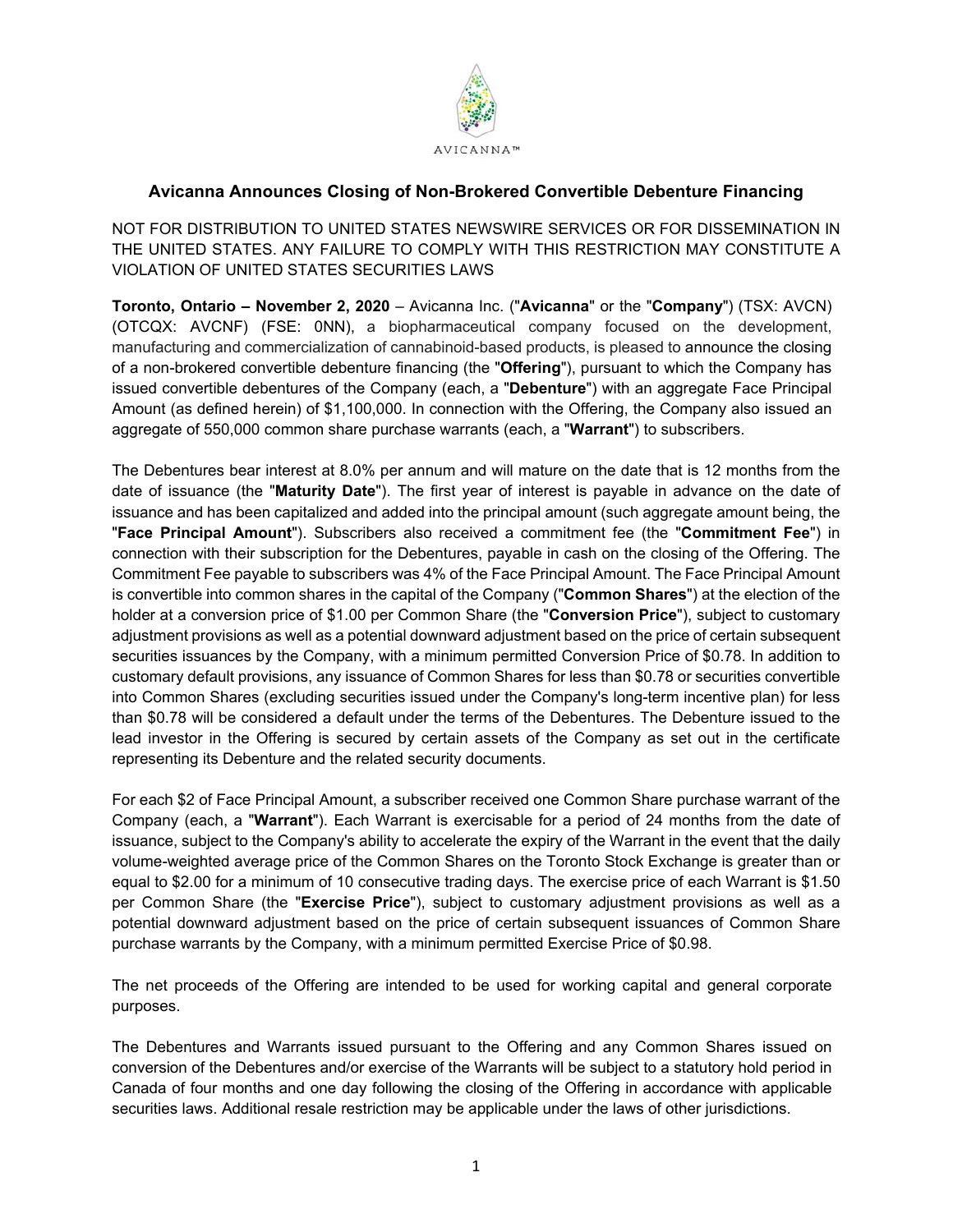

The Offering is subject to certain conditions including, but not limited to, the receipt of all necessary approvals, including the approval of the Toronto Stock Exchange.

## **About Avicanna**

Avicanna is a diversified and vertically integrated Canadian biopharmaceutical company focused on the research, development, and commercialization of plant-derived cannabinoid-based products for the global consumer, medical, and pharmaceutical market segments.

Avicanna is an established leader in cannabinoid research and development, which it primarily conducts at its R&D headquarters in the Johnson & Johnson Innovation Centre, JLABS @ Toronto, Canada and in collaboration with leading Canadian academic and medical institutions. In addition to its developing pharmaceutical pipeline, Avicanna's team of experts have developed and commercialized several industry leading product lines, including:

- Pura H&W™: an advanced and clinically tested line of CBD consumer derma-cosmetic products; and,
- RHO Phyto™: an advanced line of medical cannabis products containing varying ratios of CBD and THC currently available nation-wide across Canada in partnership with Medical Cannabis by Shoppers™, a subsidiary of Shoppers Drug Mart. RHO Phyto is the first strictly medical formulary of advanced "Cannabis 2.0" products, containing oils, sprays, capsules, creams, and gels, all developed with scientific rigour, manufactured under GMP standards and supported by pre-clinical data.

With ongoing clinical trials on its derma-cosmetic (Pura H&W), medical cannabis (RHO Phyto) and a pipeline of pharmaceutical products, Avicanna's dedication to researching the important role that cannabinoids play in an increasingly wider scope of products has been at the core of the Company's vision since its inception. Furthermore, Avicanna's commitment to education is demonstrated through its annual medical symposium, the Avicanna Academy educational platform, and the My Cannabis Clinic patient program through its subsidiary company.

Avicanna manages its own supply chain including cultivation and extraction through its two majority-owned subsidiaries, Sativa Nativa S.A.S. and Santa Marta Golden Hemp S.A.S., both located in Santa Marta, Colombia. Through these sustainable, economical, and industrial scale subsidiaries, Avicanna cultivates, processes, and commercializes a range of cannabis and hemp cultivars dominant in CBD, CBG, THC, and other cannabinoids for use as active pharmaceutical ingredients. Avicanna's Avesta Genetica program specializes in the development and optimization of rare cultivars for commercial production along with feminized seeds for global export. In June 2020, Avicanna made history with a shipment of hemp seeds to the United States of America by completing the first ever export of hemp seeds from Colombia.

SOURCE Avicanna Inc.

## **Stay Connected**